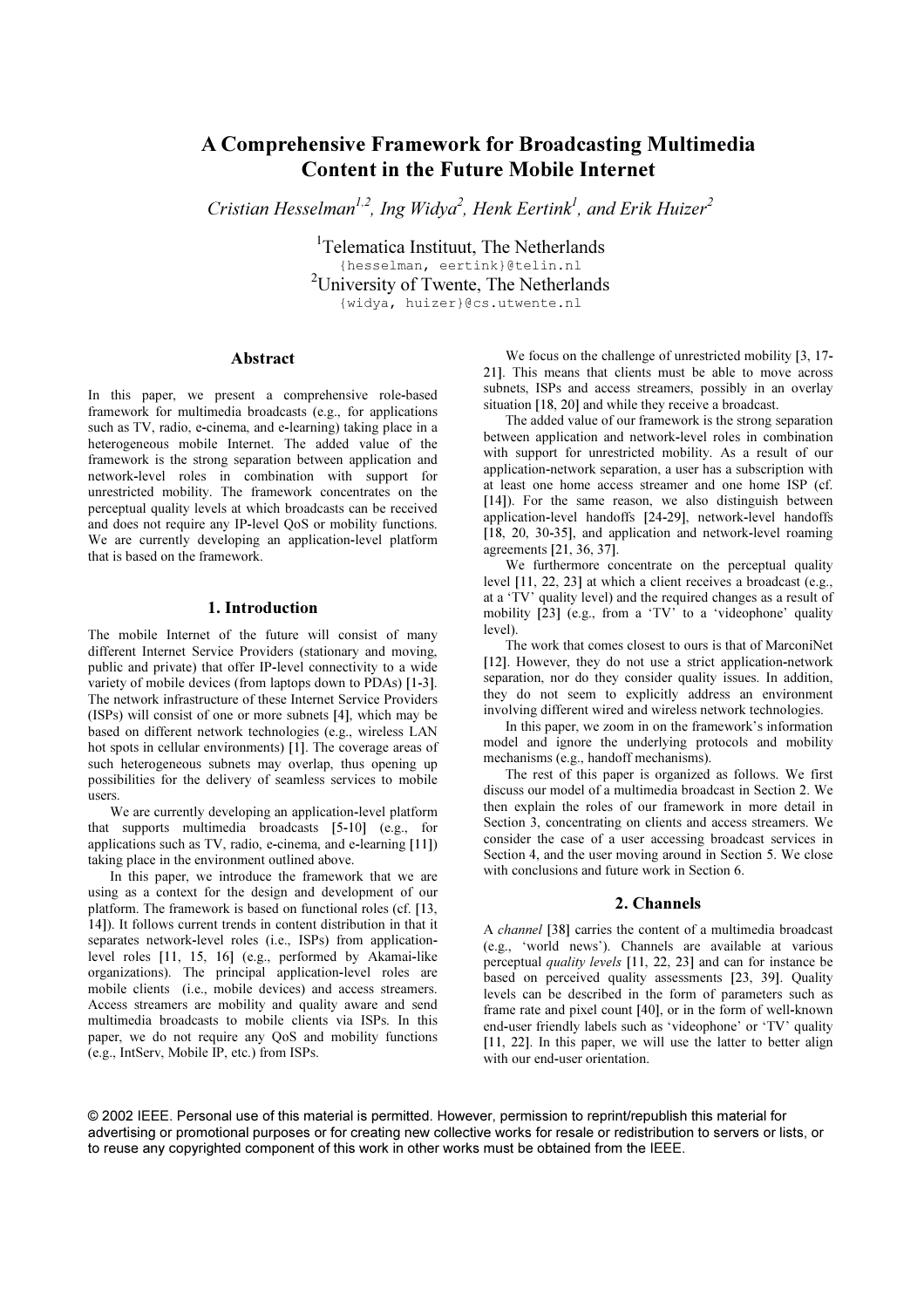Each quality level ultimately maps to a set of encoded and packetized digital streams. These streams may be based on multiple well-defined packet formats (e.g., RTP formats [41] 'video-h261' and 'video-mpeg4' [42]). Clients must receive all the streams of a specific packet format (e.g., those based on 'video-mpeg4') to get the associated quality level [7, 10, 43].

Box 1 shows a pseudo-XML description (cf. [44]) of a channel carrying the world news of a TV network. Receivers of the channel can for instance tune into quality level 'videophone' by subscribing to the appropriate streams (e.g., the MPEG4/RTP ones).

| <streams codec="h261" format="rtp" profile="h261-avp-31"><br/><math>\cdot</math> <math>\cdot</math> <math>\cdot</math><br/><math>\langle</math>/streams&gt;<br/><streams codec="jpeq" format="rtp" profile="jpeq-avp-26"><br/><math>\cdots</math><br/><math>\langle</math>/streams&gt;<br/><br/><glevel <br="" frame-rate="5" name="thumbnail" resolution="250x250">next-lower="-" next-higher="videophone"&gt;  </glevel><br/></streams></streams> | <channel name="world news" source="ty network.nl"><br/><glevel <br="" frame-rate="25" name="TV" resolution="1000x1000">next-lower="videophone" next-higher="-"&gt;  <br/><glevel <br="" frame-rate="15" name="videophone" resolution="500x500">next-lower="thumbnail" next-higher="TV"&gt;<br/><streams codec="mpeq4" format="rtp" profile="mpeq4-avp-xx"><br/><stream bandwidth="500kbps" name="base"> </stream><br/><stream bandwidth="200kbps" name="enhancement1"> </stream><br/></streams></glevel></glevel></channel> |
|-----------------------------------------------------------------------------------------------------------------------------------------------------------------------------------------------------------------------------------------------------------------------------------------------------------------------------------------------------------------------------------------------------------------------------------------------------|-----------------------------------------------------------------------------------------------------------------------------------------------------------------------------------------------------------------------------------------------------------------------------------------------------------------------------------------------------------------------------------------------------------------------------------------------------------------------------------------------------------------------------|
|                                                                                                                                                                                                                                                                                                                                                                                                                                                     |                                                                                                                                                                                                                                                                                                                                                                                                                                                                                                                             |
|                                                                                                                                                                                                                                                                                                                                                                                                                                                     |                                                                                                                                                                                                                                                                                                                                                                                                                                                                                                                             |
|                                                                                                                                                                                                                                                                                                                                                                                                                                                     |                                                                                                                                                                                                                                                                                                                                                                                                                                                                                                                             |
|                                                                                                                                                                                                                                                                                                                                                                                                                                                     |                                                                                                                                                                                                                                                                                                                                                                                                                                                                                                                             |
|                                                                                                                                                                                                                                                                                                                                                                                                                                                     |                                                                                                                                                                                                                                                                                                                                                                                                                                                                                                                             |
|                                                                                                                                                                                                                                                                                                                                                                                                                                                     |                                                                                                                                                                                                                                                                                                                                                                                                                                                                                                                             |
|                                                                                                                                                                                                                                                                                                                                                                                                                                                     |                                                                                                                                                                                                                                                                                                                                                                                                                                                                                                                             |
|                                                                                                                                                                                                                                                                                                                                                                                                                                                     |                                                                                                                                                                                                                                                                                                                                                                                                                                                                                                                             |
|                                                                                                                                                                                                                                                                                                                                                                                                                                                     |                                                                                                                                                                                                                                                                                                                                                                                                                                                                                                                             |

Box 1: Channel description.

#### 3. Roles

The primary roles of our framework are (mobile) clients, access streamers, and ISPs.

A client receives a channel from an access streamer via (a subnet of) an ISP, depacketizes and decodes the channel's  $a/v$ content, and presents it to the mobile end-user. Examples of clients are laptops, PDAs, and pen tablets.

An access streamer delivers channels to mobile clients at mobile-specific quality levels (e.g., 'mobile TV'<sup>1</sup>). An access streamer keeps track of the subnets through which it serves its clients at which quality levels. It uses this information as an input for a policy-based procedure that controls the availability of quality levels (see Section 4). For example, an access streamer could use a policy that only makes high-end quality levels available when there are enough clients that have the capabilities to receive the quality level.

An ISP conveys channels from access streamers to clients. The network infrastructure of an ISP consists of wired or wireless IP subnets. In this paper, we do not require any QoS and mobility functions (e.g., IntServ, Mobile IP, etc.) from ISPs.

An access streamer may be *co-located* with an ISP [12] (e.g., in the case of a walled-garden telco operator). Alternatively, an access streamer may be separated from the ISPs it serves. In this case, the access streamer (e.g., an Akamai-like organization) connects to the ISPs through backbone connections. Figure 1 illustrates both possibilities for the distribution of channel 'world news' via an access streamer AS and an ISP I.

 $\overline{a}$ 



Figure 1: Collocated (a) and separated (b).

The set of access streamers that a client can reach from one subnet may different from the set of access streamers it can reach from another subnet. For example, the client in Figure 2a can reach access streamers AS1 from subnet N1 and AS2 from subnet N2. This situation might for instance occur when AS1 and N1 belong to one organization (cf. Figure 1a), and AS2 and N2 to another (e.g., two telco operators). Alternatively, N1 and N2 could be part of two different ISPs that each use separate access streamers AS1 and AS2 (e.g., two Akamai-like organizations). Figure 2b shows an example in which a client can reach the same access streamer (AS) from two different subnets, N3 and N4. This situation can for instance occur when N3 and N4 belong to different ISPs that both use AS as a separate access streamer. Figure 2c and 2d show similar configurations for overlays [18, 20]. We will use Figure 2c as a running example throughout this paper.



Figure 2: Reachability.

The access streamers that a client can reach are either the original source of a channel or an intermediary. In addition, the distribution of a channel may involve streamers that are not mobility-aware (i.e., that are not access streamers). We use the roles of an origin streamer and a surrogate streamer [15] to model these situations.

An origin streamer is the source of a channel. It manages the multimedia content of content creators (e.g., CNN, Walt Disney, and universities), digitizes the content into channels, and forwards them to access or surrogate streamers. An origin streamer that also possesses mobility functions is an access streamer.

A surrogate streamer is an intermediary that can manipulate channels [5, 6, 22, 23, 43, 45, 46]. It can for instance reduce the quality of channel 'world news' (Figure 1) from a 'TV' to a 'videophone' level, or transcode to another encoding format. However, the content provider ultimately determines which operations are allowed (e.g., no transcoding for commercial content). A surrogate streamer receives

<sup>&</sup>lt;sup>1</sup> From now on, we prefix quality labels with 'm-' instead of 'moblile' (e.g., 'm-TV').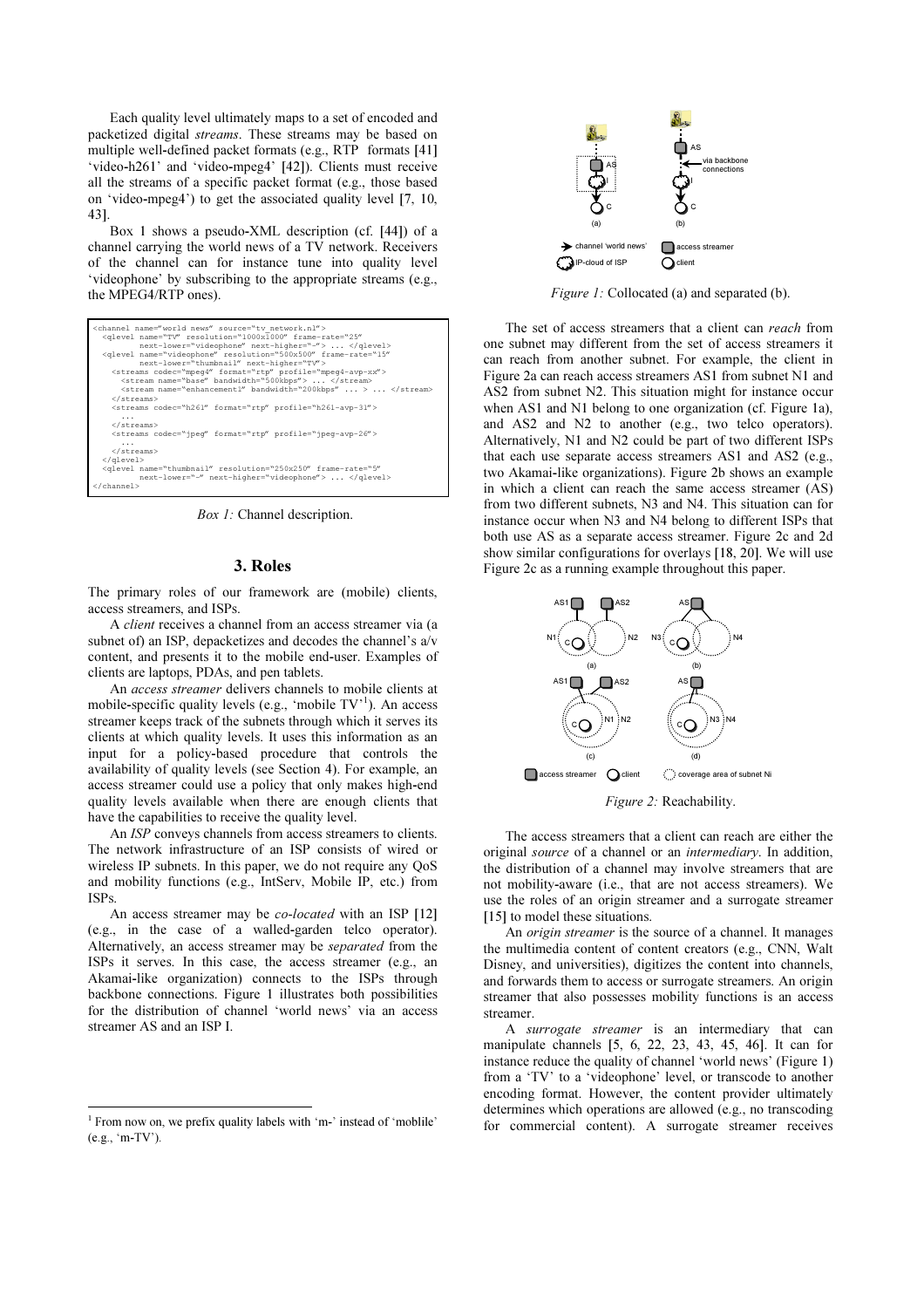channels from origin streamers or surrogate streamers, and forwards them to access streamers or to other surrogate streamers. A surrogate streamer that also possesses mobility functions is an access streamer.

Figure 3a shows an access streamer (AS) that is the origin source of channel 'world news' (end-to-end approach). Figures 3b and 3c show access streamers that are intermediaries. The access streamer of Figure 3b directly connects to an origin streamer (OS), whereas the access streamer of Figure 3c connects to the origin streamer through one (or more) surrogate streamers (SS). The streamers and the clients thus form a tree. For simplicity, Figure 3 does not show ISPs.



Figure 3: End-to-end (a) and proxied (b, c).

## 4. Access

In this section, we address the case in which a user logs onto a client to access broadcast services. Since a client may be able to reach multiple access streamers, ISPs, and subnets from its current location (cf. Figure 2), service access may require the client to interact with a mixture of home and foreign access streamers and ISPs. In this section, we assume that clients do not move.

In our framework, access to broadcast services involves four logical phases: subscription (Section 4.1), browsing (Section 4.2), establishment (Section 4.3), and usage (Section 4.4). In this paper, we concentrate on the results of these phases. We also summarize their relationship to the roles of our framework (Section 4.5).

#### 4.1 Subscription

The result of the subscription phase consists of a delivery agreement between the end-user and an access streamer (the user's home access streamer) and a connectivity agreement between the end-user and an ISP (the user's home ISP).

A delivery agreement defines the quality levels at which the user can potentially receive channels from the access streamer. For each supported quality level, a delivery agreement also defines constraints that limit the availability of the quality level, for example to a certain time of day, or to certain types of clients (e.g., clients with a sufficiently large display).

Box 2 shows an example of a delivery agreement between user tom@domain and its home access streamer AS1. The agreement shows that  $tom@domain$  can potentially receive three quality levels from AS1: 'm-TV', 'm-videophone', and 'm-thumbnail'. The constraints limit the availability of these quality levels to 'm-TV' and 'm-thumbnail' between 9am and 1pm, or to 'm-videophone' and 'm-thumbnail' between 1pm and 9pm.

| <delivery-agreement user="tom@domain"><br/><access-streamer_name="as1"></access-streamer_name="as1"></delivery-agreement> |
|---------------------------------------------------------------------------------------------------------------------------|
| Quality levels the access streamer supports for tom@domain<br><qlevel name="m-TV"></qlevel>                               |
| <constraint time="9am-1pm"> </constraint>                                                                                 |
| $\langle$ /dlevel>                                                                                                        |
| <qlevel name="m-videophone"></qlevel>                                                                                     |
| <constraint time="1pm-9pm"> </constraint>                                                                                 |
| $\langle$ /dlevel>                                                                                                        |
| <qlevel name="m-thumbnail"></qlevel>                                                                                      |
| $\langle - -$ No constraints $\langle - \rangle$                                                                          |
|                                                                                                                           |
|                                                                                                                           |
| $\cdots$                                                                                                                  |
|                                                                                                                           |

Box 2: Delivery agreement.

The set of supported quality levels and the constraints of a delivery agreement are based on the policies of the access streamer. These policies may pertain to resource usage (e.g., high-end quality levels such as 'm-TV' are not supported during rush hour) and subscription types (e.g., a 'bronze' subscription only supports low-end quality level 'mthumbnail').

A connectivity agreement defines which subnets a user can access (e.g., 802.11 and UMTS subnets) and the maximum amount of IP-level resources (typically bandwidth) the user can consume on these subnets. Box 3 shows an example in which tom $\omega$  domain can use the 802.11 and UMTS subnets of its home ISP, ISP1. The 802.11 subnet is however only accessible between 9am and 1pm.

| <connectivity-agreement user="tom@domain"><br/><isp name="ISP1"></isp></connectivity-agreement> |
|-------------------------------------------------------------------------------------------------|
| <subnet address="1.2.3.0" mask="0.0.0.255" type="802.11"></subnet>                              |
| <bandwidth max="500"></bandwidth>                                                               |
|                                                                                                 |
| <constraint end="1pm" start="9am"> </constraint>                                                |
|                                                                                                 |
|                                                                                                 |
| <subnet address="1.2.4.0" mask="0.0.0.255" type="UMTS"></subnet>                                |
| <bandwidth max="200"></bandwidth>                                                               |
| $\langle -1 - \rangle$ No constraints $\langle -2 \rangle$                                      |
|                                                                                                 |
| $\langle$ /subnet>                                                                              |
| $\langle$ /isp>                                                                                 |
| $\cdots$                                                                                        |
|                                                                                                 |

Box 3: Connectivity agreement.

Delivery agreements and connectivity agreements are prenegotiated [14] (beyond the scope of this paper). They typically exist as long as the end-user has a subscription with the associated access streamer and ISP, respectively.

#### 4.2 Browsing

The browsing phase starts when the user has logged onto a client and starts the application from which it can access channels (typically an electronic program guide like the Mbone tool sdr). The result of the browsing phase consists of a list of high-level channel descriptions (e.g., in the form of their names) that the client presents to the user. The client uses the access streamers (home and foreign) it can reach at its current location to construct the list.

#### 4.3 Establishment

The establishment phase begins when a user selects a channel (e.g., 'world news') and results in a channel state and a connectivity state.

A channel state indicates which reachable access streamers support the channel the user has selected. For each of these access streamers, the channel state also specifies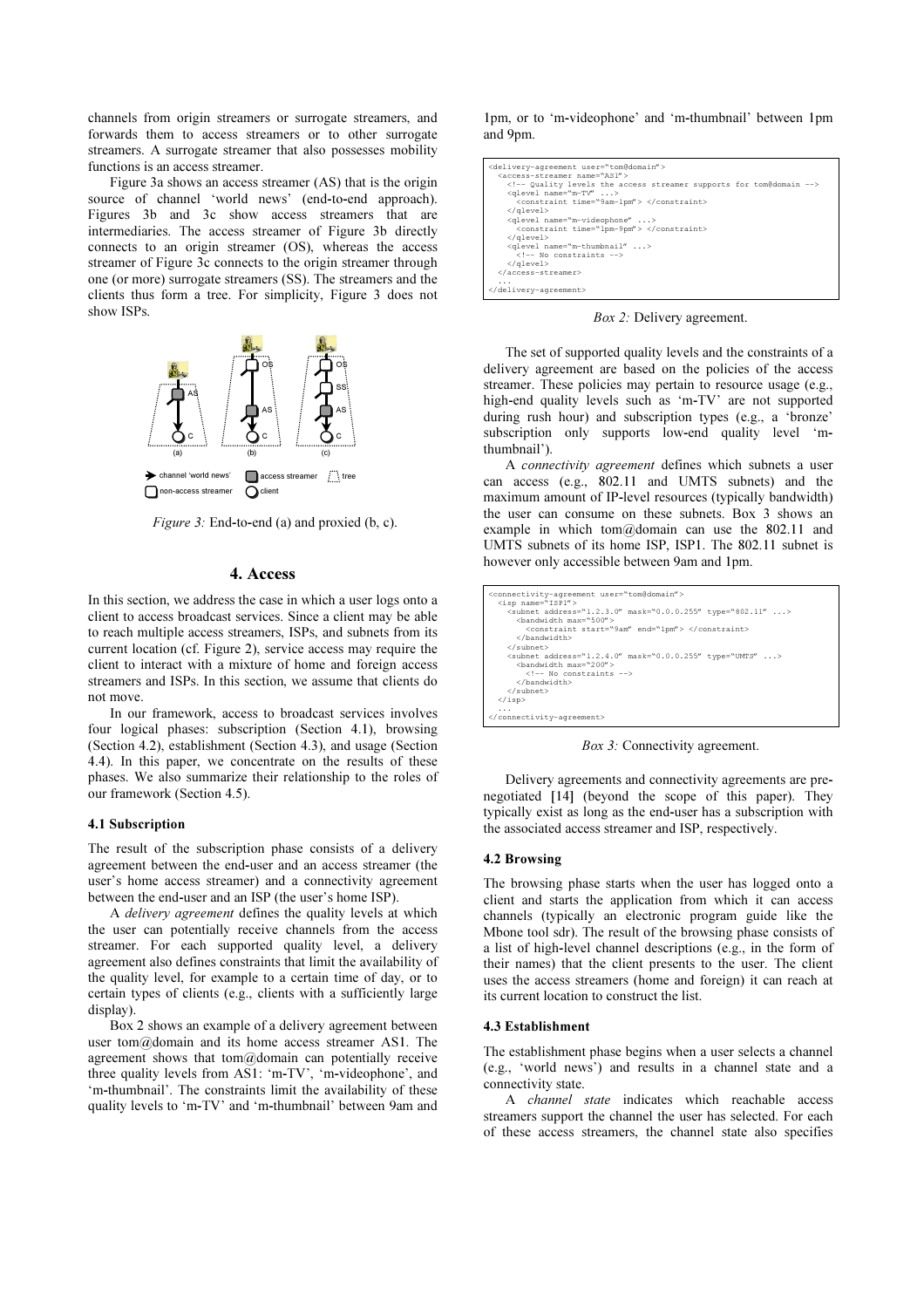which quality levels are available to the client to receive the channel. A channel state exists as long as the user has selected the channel.

Box 4 illustrates what a channel state might look like for Figure 2c. In this case, user tom $\omega$ domain uses mobile client C. C can choose between access streamers AS1 and AS2 that both offer 'world news' at the client's current location. Access streamer AS1 offers C two of tom@domain's quality levels ('m-videophone', and 'm-thumbnail', cf. Box 2) for channel 'world news'. Observe that the channel state of Box 4 also indicates how the access streamer or the client expects to receive feedback on the quality levels. RTCP can used for this purpose, but due to the coarse granularity of RTCP feedback we prefer to use an application-level beaconing algorithm [47] with a frequency described in the channel state.



Box 4: Channel state.

A channel state is the result of an on-the-fly negotiation procedure (e.g., based on SIP [49], RTSP [48] or RTCP [41]) that takes the availability of resources on the client and in the access streamers into account. As a result, some of an access streamer's supported quality level may not appear in a channel state (e.g., 'm-TV' in Box 4).

A channel state generally involves of a mixture of home and foreign access streamers. For example, the channel state in Box 4 involves one home access streamer (AS1) and one foreign access streamer (AS2). The quality levels available from a home access streamer are constrained by the delivery agreement with the end-user. For example, quality level 'mvideophone' (AS1) will not appear in the channel state of Box 4 if it does not appear in the user's delivery agreement (see Box 2).

For foreign access streamers, the channel state is furthermore based on roaming agreements. A home access streamer establishes a roaming agreement with a foreign access streamer so that its clients can use the foreign access streamer to receive channels. A roaming agreement specifies a mapping between the quality levels of a home access streamer and those of a foreign access streamer. This mapping ultimately influences the list of quality levels the client can receive from the foreign access streamer.

Box 5 illustrates what a roaming agreement might look like. In this case, the 'm-TV' quality level of the home access streamer AS1 maps to the same level at the foreign access streamer AS2. The 'm-videophone' and 'm-thumbnail'

quality levels both map to the thumbnail levels of the foreign access streamer.

```
<roaming-agreement access_streamer1="AS1" access_streamer2="AS2">
 <qlevel-mappings from="AS1" to="AS2">
<!-- 'to' is the quality level in AS2 --><br><qlevel-map from="m-TV" to="m-TV"> ... </qlevel-map><br><qlevel-map from="m-videophone" to="m-thumbnail"> ... </qlevel-map>
 <qlevel-map from="m-thumbnail" to="m-thumbnail"> ... </qlevel-map>
 </qlevel-mappings>
 ...
</roaming-agreement>
```
Box 5: Roaming agreement.

Observe that the entire roaming agreement of Box 5 can either be established statically (i.e., pre-negotiated) or dynamically. In addition, it can be established bilaterally or through a roaming broker (cf. [36]).

A connectivity state indicates which subnets (e.g., 802.11 and UMTS subnets) and ISPs are reachable from the client's current location. For each reachable subnet, the connectivity state also specifies the amount of IP-level resources that are currently available to receive the selected channel, either through unicast or through multicast. The channel state is derived from the user's connectivity agreement based on the available resources in the subnets and on the client.

Box 6 shows an example of a connectivity state based on the connectivity agreement of Box 3. Observe that the maximum available bandwidth for the UMTS subnet is lower than in the connectivity agreement, for instance because of a policy of the ISP or because of other traffic.

```
<connectivity-state user="tom@domain" client="C1">
  \langleisp name=
 ...
 <isp>
 <isp name="I2">
 <subnet address="1.2.3.0" mask="0.0.0.255" type="802.11" ...>
 <bandwidth max="500"> ... </bandwidth>
       </subnet>
 <subnet address="1.2.4.0" mask="0.0.0.255" type="UMTS" ...>
 <!-- max bandwith was 500 in connectivity agreement -->
 <bandwidth max="200"> ... </bandwidth>
       </subnet>
 <isp>
</connectivity-state>
```
Box 6: Connectivity state.

In our framework, roaming agreements are also set up between ISPs (cf. [21, 36, 37]). The purpose of these agreements is similar to streamer-level roaming agreements, but they pertain to network-level roaming issues (e.g., bandwidth).

# $\cdots$  uses

The usage phase starts with the automatic selection of a quality level and a subnet. This may for instance be done based on user profiles (e.g., containing the user's preferred quality levels). As an example, suppose that the end-user has selected channel 'world news' and that the selected quality level is 'm-videophone' of access streamer AS1 (Box 4). In this case, the client must subscribe to multicast groups 224.5.6.7 and 224.5.6.8 to receive the channel at videophone quality in MPEG4 format. The result of the usage phase is that channel is being forwarded to the client at the selected quality level via the selected subnet.

The channel and connectivity states may change dynamically during the usage phase. There are various reasons for such a change. For example, the channel state shown in Box 4 may change because AS1 no longer supports 'm-videophone' as a result of AS1's policies. Another reason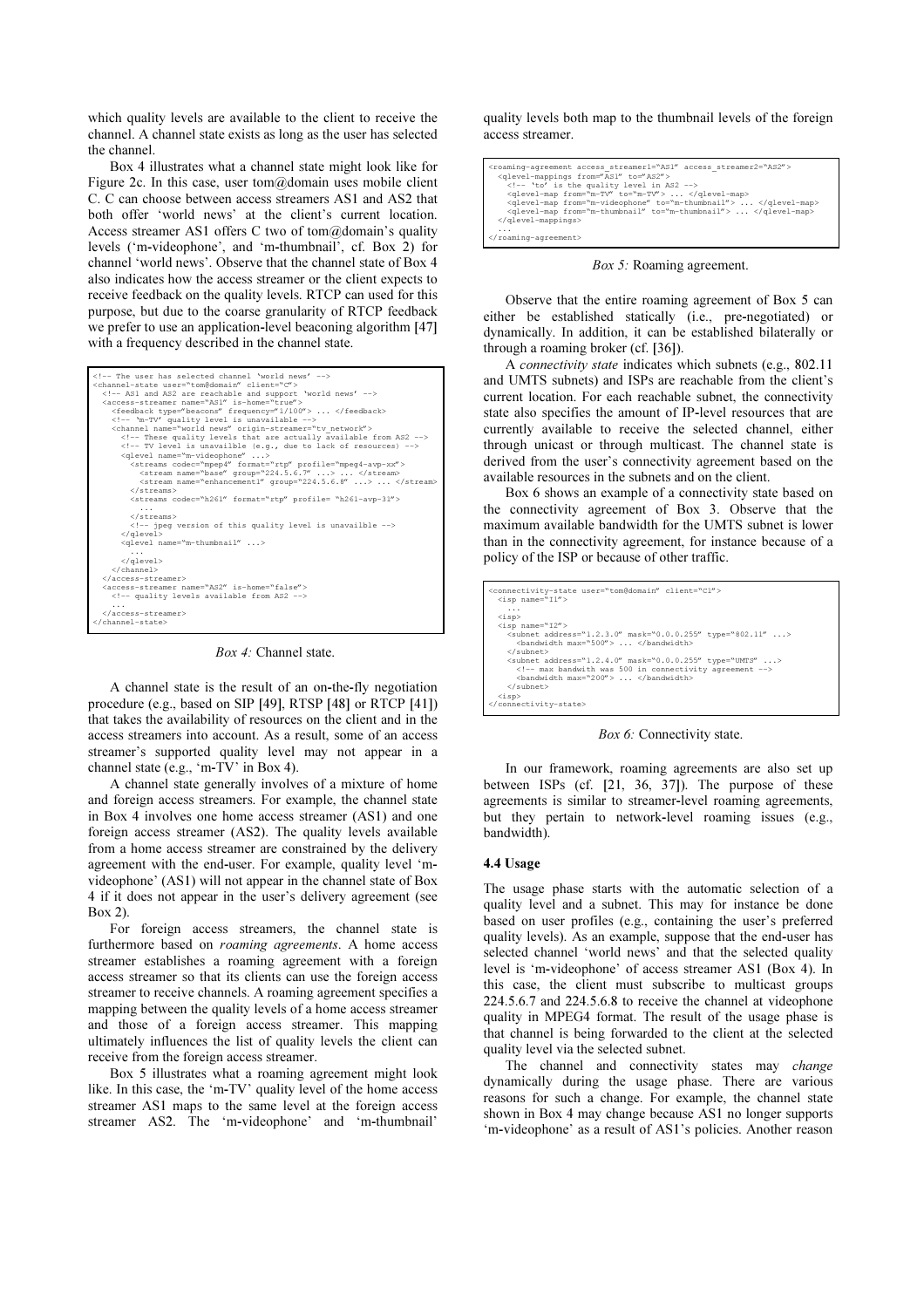may be that the available bandwidth between the client and access streamer AS1 drops to a level that 'm-videophone' can no longer be supported. These events require a reestablishment of the state of Box 3 and might therefore require a renegotiation. The net result may be that another quality level will be selected and that a client must switch to this level (e.g., from 'm-videophone' to the 'm-thumbnail' level) or to another set of streams of the same level (e.g., from m-videophone's MPEG4 streams to its H261 streams). Observe that the newly selected quality level may belong to another access streamer (e.g., AS2).

#### 4.5 Summary

Figures 4 and 5 summarize the agreements, states, and roles of our framework in UML [53] class diagrams. For simplicity, we have omitted class attributes and methods, as well as the multiplicities of associations.

Figure 4 depicts the relation between users and their home access streamers and home ISPs during the subscription phase (Section 4.1). The delivery agreement of Box 2 illustrates an instance of the association class DeliveryAgreement. User tom@domain and access streamer AS1 are references to instances of classes User and AccessStreamer, respectively. Similarly, the connectivity agreement of Box 3 illustrates an instance of ConnectivityAgreement, while ISP1 is a reference to an instance of class ISP.



Figure 4: Class structure during the subscription phase.

Figure 5 shows the relations between clients, access streamers, and ISPs during the establishment phase (Section 4.3). The channel state of Box 4 illustrates an instance of class ChannelState. It involves a reference to an instance of Client (C) and two references to instances of AccessStreamer (AS1 and AS2). The roaming agreement of Box 5 illustrates an instance of AS-RoamingAgreement and also involves references to two instances of AccessStreamer (AS1 and AS2).



Figure 5: Class structure during the establishment phase.

The class diagram of the usage phase (Section 4.4) is similar to that of the establishment phase.

#### 5. Movement

In this section, we address the case in which a mobile client moves while it receives a channel (i.e., it is in the usage phase). We concentrate on handoffs at the level of access streamers as a result of handoffs between subnets.

Since our framework does not require any IP-level mobility functions, we handle mobility at the application-level [24-29]. We use client-controlled handoffs [50]. In this paper, we assume that clients automatically discover which subnets they can reach (e.g., through DHCP) and update the connectivity state accordingly.

The set of available access streamers in the channel state can change when the set of reachable subnets in the connectivity state changes. For example, when the client of Figure 2c moves out of subnet N1, N1 will disappear from the connectivity state while access streamer AS1 and its quality levels will disappear from the channel state. When C moves back into N1, N1 and AS1 will reappear.

In our framework, a client can automatically select a new quality level when the channel state changes (e.g., based on the user's preferred quality levels). The target quality level may be provided by a different access streamer, thus requiring the client to handoff to that access streamer (application-level handoff). To receive the target quality level, the client drops the streams of the old quality level and begins to receive those of the new quality level [47] (adaptation). Experiments with a rudimentary version of our platform [47] showed that it takes several seconds before the streams of the old quality level can be dropped and those of the new quality level can be displayed.

To provide continuous service to clients, it may be crucial that the channel state is updated as fast as possible. For example, when client C receives channel 'world news' from access streamer AS1 via subnet N1 (Figure 2c) and moves out of N1's coverage area, it must handoff to access streamer AS2. For a smooth handoff, AS2 must therefore appear in the channel state of 'world news' as soon as possible. This requires fast discovery and negotiation procedures. To execute the handoff in a smooth manner, it also requires fast initialization procedures (e.g., when the streams of the target quality level are based on a different packet format).

In our framework, the adaptation from one quality level to another is based on policies. In the past, we have developed such adaptation policies in overlay situations using packet loss characteristics [47]. These policies define when a handoff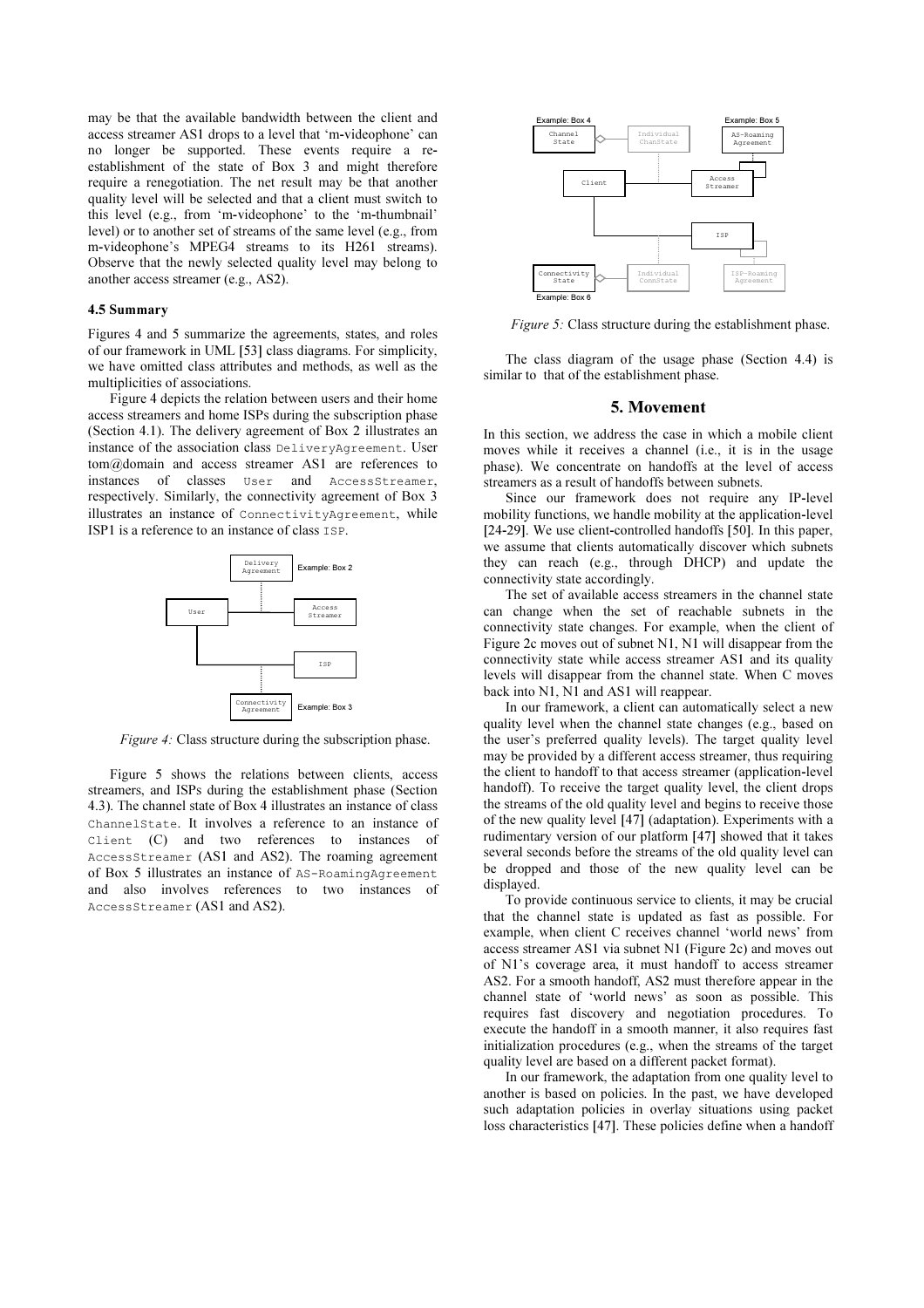should start and when it should complete. Similar policies based on available bandwidth are described in [23]. [51] considers network-level policies based on aspects such as available bandwidth, power consumption, and connection set up delay.

For reasons of security, we assume that adaptation policies are provided by clients. In a more programmable environment, they can however also be provided by access streamers [52].

## 6. Conclusions and Future Work

We presented a comprehensive role-based framework for the design of an application-level platform that supports broadcast applications running in a heterogeneous mobile Internet. The framework's strict separation between application and network-level roles introduces additional complexity due to the duplication of network-level concepts at the application-level (e.g., home locations, roaming agreements, and handoffs). However, standardization efforts (e.g., the OPES and CDI working groups of the IETF) and business cases (e.g., in the form of companies such as Akamai and Digital Island) indicate that this separation is desirable. We are unaware of other work that uses such a model to support unrestricted mobility in a heterogeneous mobile Internet.

We have developed a rudimentary version of our platform that allows a mobile client to handoff between two quality levels of two different access streamers in an overlay situation and analyzed its handoff behavior [47]. We are currently implementing a more advanced version of the platform, using the framework outlined in this paper as a starting point.

#### 7. References

- [1] M. Haardt, W. Mohr, "The Complete Solution for Third-Generation Wireless Communications: Two Modes on Air, One Winning Strategy", IEEE Pers. Comm., Dec. 2000
- [2] H. Yumiba, K. Imai, M. Yabusaki, "IP-Based IMT Network Platform", IEEE Pers. Comm., Oct. 2001
- [3] N. Drew, M. Dillinger, "Evolution Toward Reconfigurable User Equipment", IEEE Comm. Mag., Feb. 2001
- [4] F. Vakil, A. Dutta, J-C. Chen, M. Tauil, S. Baba, N. Nakajima, Y. Shobatake, H. Schulzrinne, "Supporting Mobility for Multimedia with SIP", Internet Draft, draftitsumo-sipping-mobility-multimedia-01.txt, Dec. 2001
- [5] E. Amir, S. McCanne, R. Katz, "An Active Service Framework and its Application to Real-time Multimedia Transcoding", Proc. of ACM SIGCOMM'98, Vancouver, Canada, Sept. 1998
- [6] K. Jonas, M. Kretschmer, J. Moedeker, "Get a KISS Communication Infrastructure for Streaming Services in a Heterogeneous Environment", Proc. of ACM Multimedia'98, Bristol, UK, Sept. 1998
- [7] L. Wu, R. Sharma, B. Smith, "Thin Streams: An Architecture for Multicast Layered Video", 7th Intl. Workshop on Network an Operating Systems Support for Digital Audio and Video (NOSSDAV97), St. Louis, USA, May 1997
- [8] I. Kouvelas, V. Hardman, J. Crowcroft, "Network Adaptive Continuous-Media Applications Through Self Organised Transcoding", Proc. Network and Operating Syst. Support for Digital Audio and Video (NOSSDAV'98), July 1998, Cambridge, UK
- [9] S. Cheung, M. Ammar, X. Li, "On the use of destination set grouping to improve fairness in multicast video distribution", proceedings IEEE Infocom '96, San Francisco, USA, March 1996, pp. 553-560
- [10] S. McCanne, V. Jacobson, M. Vetterli, "Receiver-driven Layered Multicast", Proc. of ACM SIGCOMM, Stanford, USA, August 1996
- [11] M. Vernick, S. Bryden, M. Condry, G. Disher, J. Straley, W. Walkoe, "Requirements for End-To-End Delivery of Broadband Content", Broadband Content Delivery Forum, Oct. 2001
- [12] A. Dutta, W. Chen, H. Schulzrinne, O. Altintas, "Mobility Support for Wireless Streaming in MarconiNet", Proc. of IEEE Broadband Wireless Summit, Interop 2001, Las Vegas, USA, May 2001
- [13] TINA Consortium, "Business Model and Reference Points", May 1997, http://www.tinac.com/specifications/documents/bm\_rp.p df
- [14] DOLMEN Consortium, "Open Service Architecture for Mobile and fixed environments (OSAM)", Final Release, Version 4.0, July 1998
- [15] G. Tomlinson, R. Chen, M. Hofmann, "A Model for Open Pluggable Edge Services", Internet Draft drafttomlinson-opes-model-00.txt, July 2001
- [16] M. Day, B. Cain, G. Tomlinson, P. Rzewski, "A Model for Content Interworking (CDI)", Internet Draft, draftday-cdnp-model-07.txt, Oct. 2001
- [17] K. Pahlavan, P. Krishnamurthy, A. Hatami, M. Ylianttila, J. Makela, R. Pichna, J. Vallström, "Handoff in Hybrid Mobile Data Networks", IEEE Personal Communications, April 2000
- [18] M. Stemm, R. Katz, "Vertical Handoffs in Wireless Overlay Networks", ACM Mobile Networking, Special Issue on Mobile Networking and Internet, Spring 1998
- [19] J. Meggers, A. Park, R. Ludwig, "Roaming between GSM and Wireless LAN", ACTS Mobile Summit, Granada, Spain, Nov. 1996
- [20] E. Brewer, R. Katz, Y. Chawathe, S. Gribble, T. Hodes, G. Nguyen, M. Stemm, T. Henderson, E. Amir, H. Balakrishnan, A. Fox, V. Padmanabhan, S. Seshan, "A Network Architecture for Heterogeneous Mobile Computing", IEEE Personal Communications, Oct. 1998
- [21] G. Markoulidakis, G. Lyberopoulos, D. Tsirkas, E. Sykas, "Inter-Operator Roaming Scenarios for Third Generation Mobile Telecommunication Systems", 2nd IEEE Symposium on Computers and Communications (ISCC'97), Alexandria, Egypt, July 1997
- [22] N. Yeadon, F. Garcia, D. Hutshison, D. Shepherd, "Filters: QoS Support Mechanisms for Multipeer Communications", IEEE Journal on Selected Areas in Comm., Sept. 1996
- [23] R. Liao, A Campbell, "On Programmable Universal Mobile Channels in a Cellular Internet", 4th ACM/IEEE International Conference on Mobile Computing and Networking (MOBICOM'98), Dallas, October, 1998
- [24] E. Wedlund, H. Schulzrinne, "Mobility Support Using SIP", 2<sup>nd</sup> ACM/IEEE Int. Conf. on Wireless and Mobile Multimedia (WoWMoM'99), Seattle, USA, Aug. 1999
- [25] W. Liao, "Mobile Internet Telephony Protocol (MITP): an Application-Layer Protocol for Mobile Internet Telephony Services", Proc. IEEE ICC'99, Vancouver, Canada, June 1999
- [26] W. Liao, "Mobile Internet Telephony: Mobile Extensions to H.323", Proc. IEEE INFOCOM'99, New York, USA, March 1999